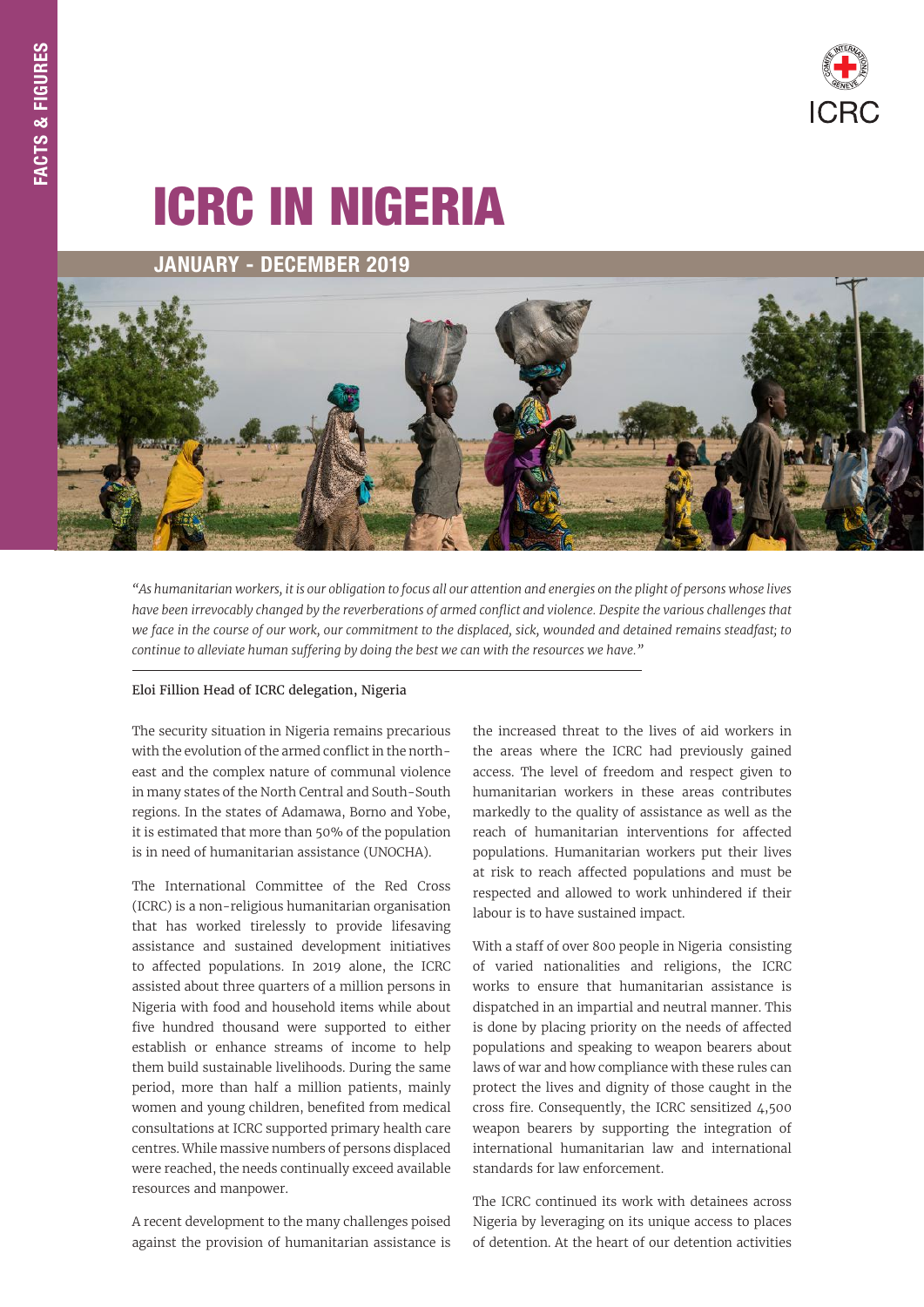is the desire to ensure that detainees are treated with dignity and respect and accorded their basic rights. This year, over 20,000 detainees have had their conditions of hygiene and access to water improved. The ICRC is able to assess detention conditions and

the needs of detainees through regular visits and confidential discussions with the persons detained. The outcomes of these discussions are discussed confidentially with detaining authorities.



*"Providing sanitary items has changed my life a lot. Before, I used to sit at home idle, suffered depression and begged people to live. Now I employ youth and I help the displaced women and girls in the camps and host communities".*

Zainab Dalorima,awardee, TEF/ICRC partnership, Maiduguri



## EMERGENCY ASSISTANCE AND SUSTAINABLE SOLUTIONS



600,000 persons received food assistance improving their food consumption, while 145,000 persons received essential household items.



34,400 IDPs in Monguno, Damboa and Maiduguri benefitted from the construction of 5, 800 temporary shelters. 23,900 returnees were assisted with shelter kits consisting of roofing materials, door and windows, while 3,700 people moved into permanent shelters built with stabilized soil bricks.



530,000 persons received productive inputs (seeds, tools...) to support their agricultural activities.

150,000 animals (cows, goats and sheeps) were dewormed, enhancing the livelihood source of over 18,000 persons.



Over 417,000 persons in armed conflict and violence areas had improved access to water and hygiene (285 boreholes or handpumps rehabilitated/built, 149,000 IDPs sensitized to hygiene, 94 washing facilities and 2,977 latrines built in IDP camps...)

AI Hamduri, Urban Water Project in Maiduguri improved water supply to 90,000 people.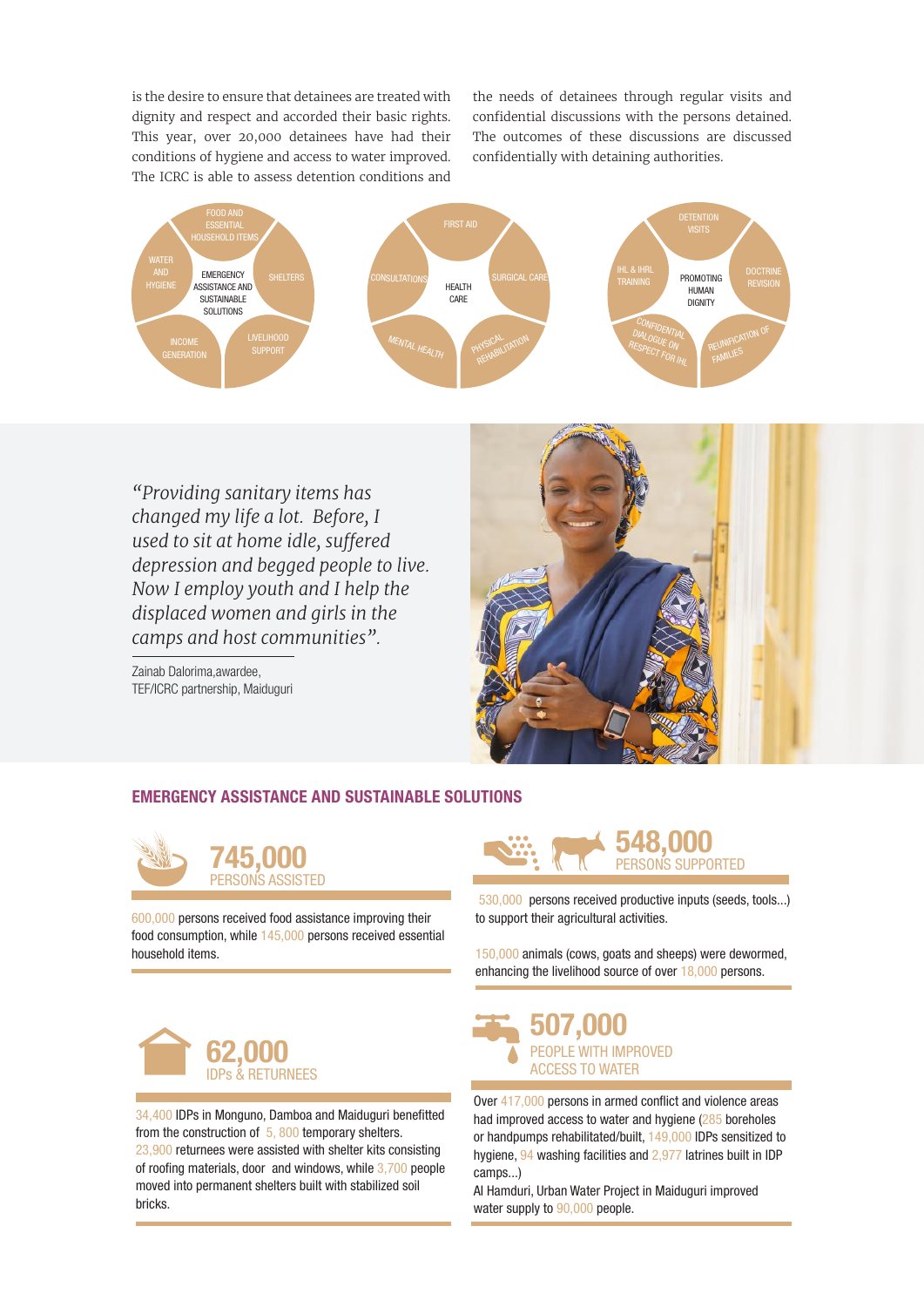

Micro-economic initiatives in Port Harcourt and cash for livelihood or cash for work projects in Borno mainly, improved the income generation of over 18,000 persons.

153 small and medium sized business owners received cash grants through the ICRC/TEF partnership.



## MAKING HEALTH CARE ACCESSIBLE



DETAINEES 565,400 consultations were made across 18 ICRC supported primary health care centres and 1 mobile health unit.

More than 64,000 children under the age of five were diagnosed and treated using the ICRC supported tablet-based algorithm for the management of childhood illnesses.

Over 22,800 babies were birthed at ICRC supported health facilities or at home with ICRC trained traditional birth attendants in areas where access to the health facilities was impeded.

Over 7,700 patients received surgical care from the ICRC surgical team at the Maiduguri State Specialist Hospital.

314 patients were fitted with artificial limbs through the ICRC physical rehabilitation program.

About 3,700 community members and arms carriers were trained in first aid techniques. More than 3,200 persons received outpatient nutrition therapy while over 700 were treated for severe acute malnutrition.

Over 6,200 persons were sensitized on mental health care while 396 persons who experienced trauma in relation to the conflict received face to face consultations. 800 persons also attended group counselling sessions.

# ENCOURAGING HUMANE TREATMENT OF



About 23,200 persons in places of detention were visited and the conditions of their detention assessed.

7,489 detainees were visited and monitored individually.

20,000 detainees had improved access to water and hygiene conditions through ICRC supported water infrastructure projects and distribution of hygiene items.



### REUNITING SEPARATED FAMILY MEMBERS



21,630 cases of persons reported missing were being actively handled by the ICRC in collaboration with the Nigerian Red Cross Society as of December, 2019.

159 separated children and unaccompanied minors were reunited with their family members.

Families of 886 missing persons received information about the whereabouts or fate of their loved ones.